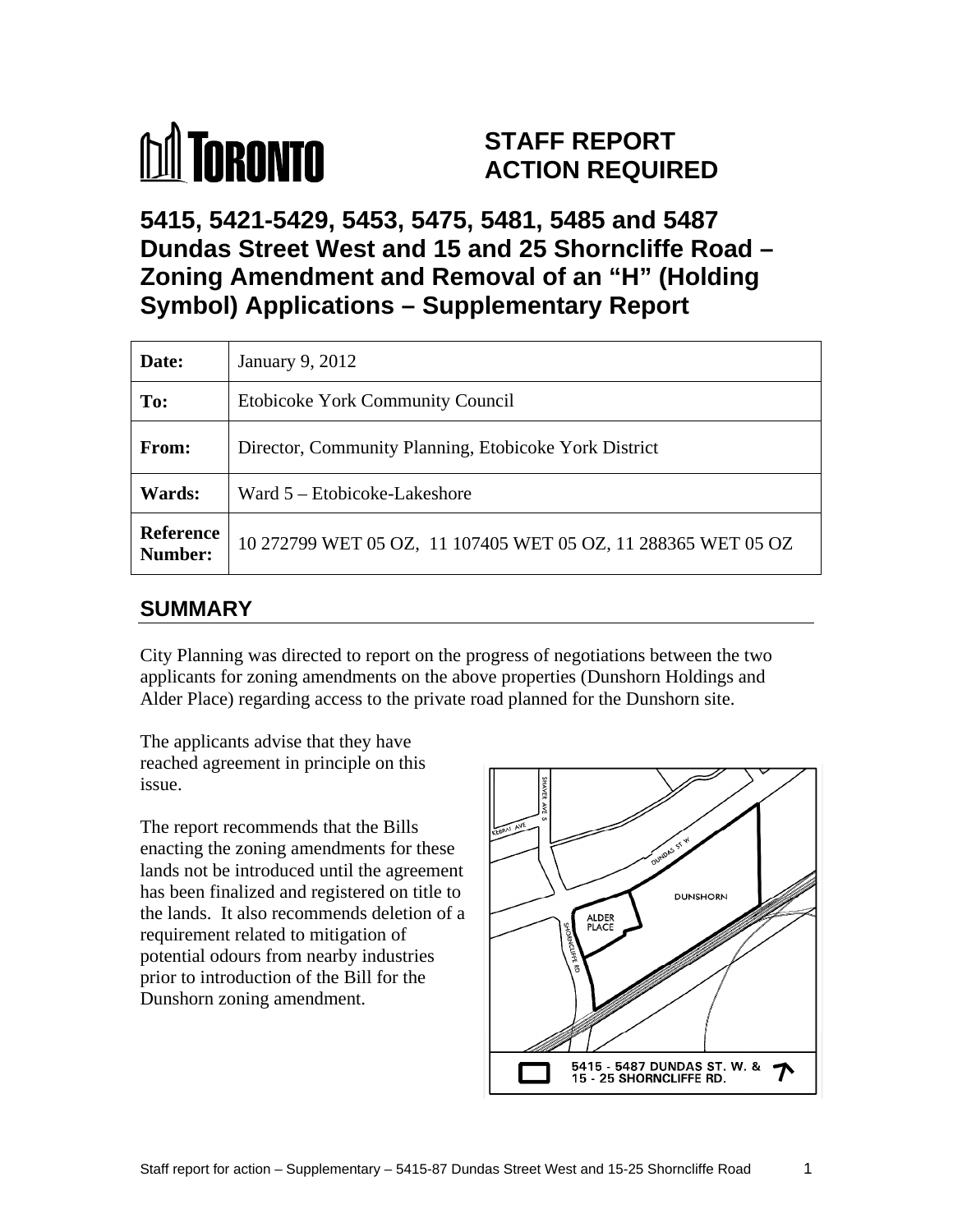## **RECOMMENDATIONS**

#### **The City Planning Division recommends that:**

- 1. City Council delete the requirement set out in Part 5 (a) (iii) (c) of Item EY11.5, headed "Final Report - 5415, 5421-5429, 5453, 5475, 5481, 5485 and 5487 Dundas Street West and 15 and 25 Shorncliffe Road – Zoning Amendment and Removal of an "H" (Holding Symbol) Applications", adopted by City Council on November 29, 30 and December 1, 2011 and the following be inserted it its place:
	- "c. written confirmation has been received from the Dunshorn property owner's solicitor and Dunshorn's consulting engineer that, if off-site mitigation measures are recommended by the Third Party Peer Review, a written agreement(s), including financial and implementation details, has been executed between the odour-emitting industry(s) affecting the development and Dunshorn to ensure that the measures will be completed and will be operational to mitigate air quality and odour impact, all to the satisfaction of the Director, Community Planning, Etobicoke York District."
- 2. Before introducing the necessary Bills to City Council for enactment, City Council require the Owners of Dunshorn and Alder Place to enter into an agreement with each other, and register same on title of all the relevant properties, regarding access to, construction, and maintenance of the Private Road, with confirmation of the above to be provided by a letter from Dunshorn's solicitor, to the satisfaction of the City Solicitor.

#### **Financial Impact**

The recommendations in this report have no financial impact.

### **DECISION HISTORY**

City Council, at its meeting of November 29, 30 and December 1, 2011, adopted the Recommendations of Report EY11.5, as amended. [\(http://app.toronto.ca/tmmis/viewAgendaItemHistory.do?item=2011.EY11.5](http://app.toronto.ca/tmmis/viewAgendaItemHistory.do?item=2011.EY11.5))

That report recommended approval of applications for zoning amendment from two applicants (Dunshorn and Alder Place) and, among other things, set out certain conditions to be met before the Bills enacting these zoning amendments could be introduced to Council. One of these conditions required the two applicants to reach an agreement regarding access to a private road on the Dunshorn lands. Council directed the Director, Community Planning, Etobicoke York District to report to the Etobicoke York Community Council at its meeting of January 10, 2012 if the applicants had not reached an agreement by December 31, 2011.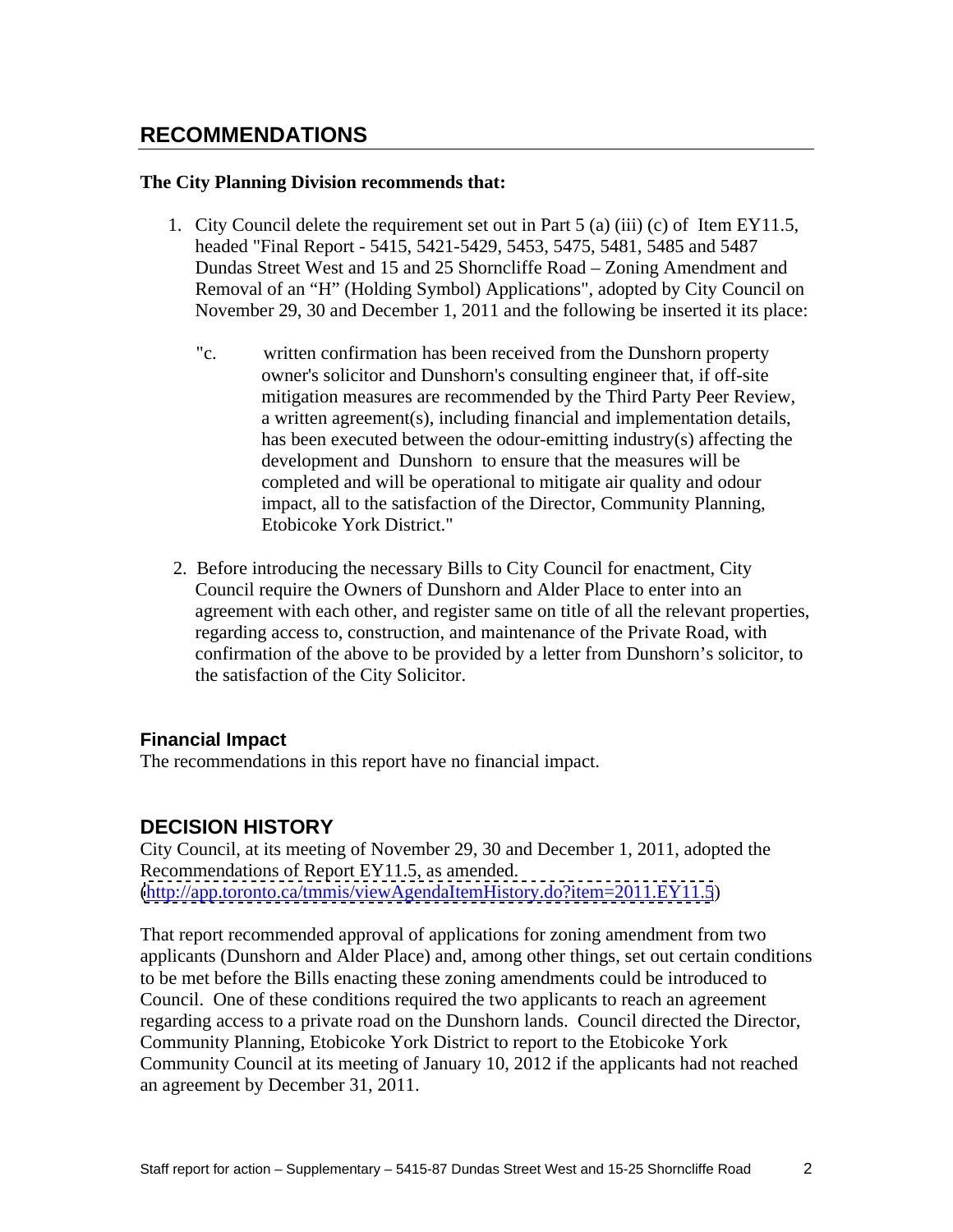### **COMMENTS**

#### **Access to Private Road**

The applicants (Dunshorn and Alder Place) have indicated to City Planning that they have reached agreement in principle regarding access for the Alder Place development to the private road proposed for the Dunshorn project. Negotiations continue to finalize the details of the agreement.

City Planning recommends that the Bills enacting the zoning amendments be introduced only after an agreement between the two applicants regarding access to, construction, and maintenance of the Private Road, satisfactory to the Director, Community Planning, Etobicoke York District, has been executed and registered on the title of all the relevant properties, to the satisfaction of the City Solicitor. The other conditions that must be satisfied prior to the introduction of Bills, as approved by City Council, would continue to apply.

### **Environmental Issues (Odour)**

City Planning has completed a review of the Air Quality Analysis (AQA) submitted by Dunshorn, which identifies several potential industries south of the railway tracks which may emit dust and/or odour. The study concludes that air emissions should not be a concern for the proposed development. This study will be peer reviewed by a qualified consultant at the applicant's expense.

Given the nature of the industries identified, the conclusions of the AQA and the fact that these industries are operating under Certificates of Approval issued by the provincial Ministry of the Environment, it is unlikely that at-source mitigation measures will be required but this requires confirmation by the Peer Review.

In the event that mitigation measures are identified, a revised condition is being recommended. The condition requires that, if off-site mitigation measures are recommended by the Third Party Peer Review to support the development proposal, a written and executed agreement(s), including financial and implementation arrangements, must be entered into between the odour-emitting industry(s) impacting the development and Dunshorn. This agreement(s) will ensure that the necessary measures to mitigate air quality and odour impacts will be completed, all to the satisfaction of the Director, Community Planning, Etobicoke York District.